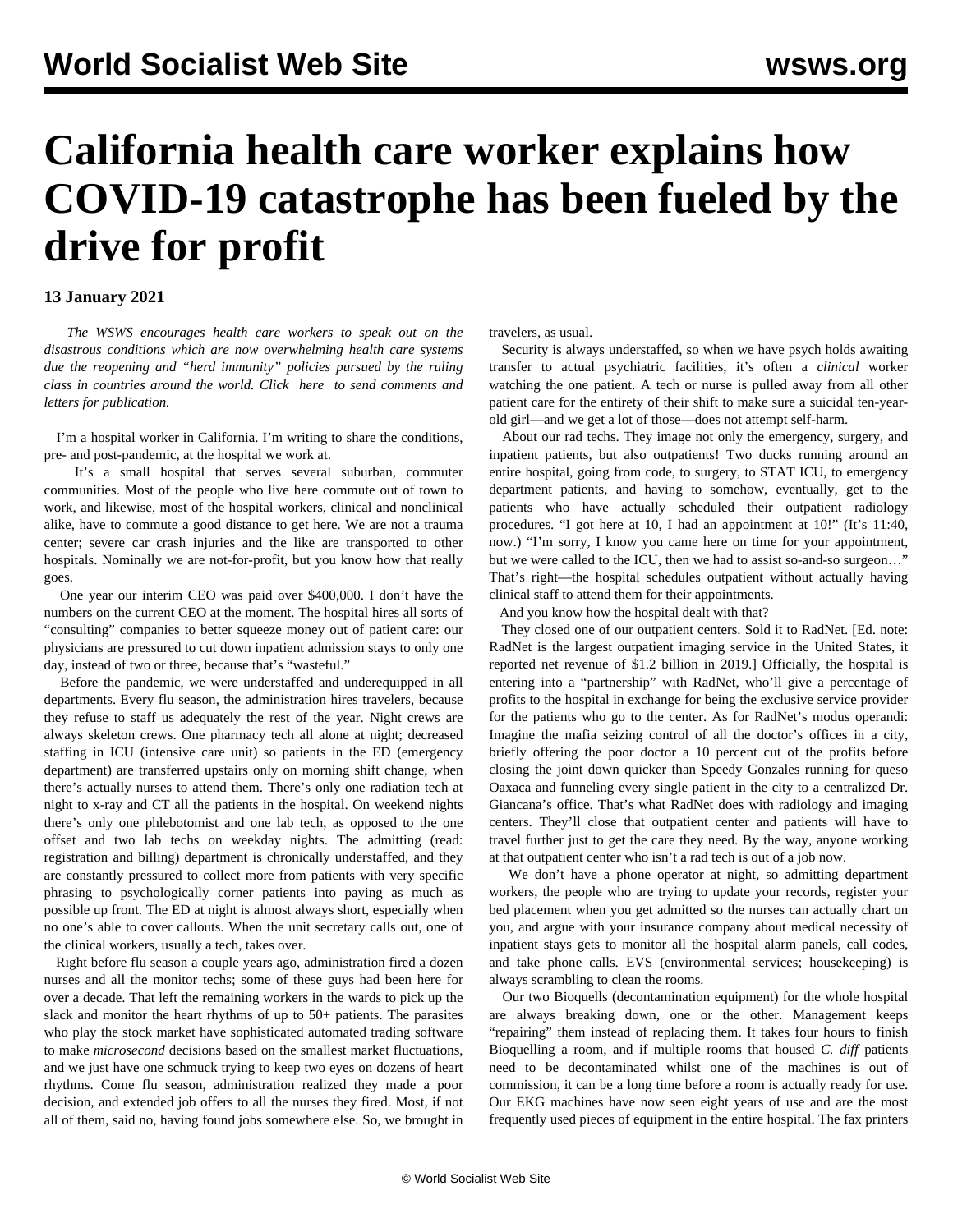are always acting up, and we're always joking about going *[Office Space](https://youtu.be/N9wsjroVlu8)* on them. That might strike you as funny—and it is—but our anarchic health care infrastructure is such that faxes are the *only* way we can exchange medical records with other providers, e.g., obtaining the medical history of a Kaiser patient, or sending clinical data to a pediatric hospital taking a child we can't care for. And keep in mind the times when the hospitals we're trying to communicate with have problems with *their* fax machines, too. We used to have a dedicated on-call biomedical engineer to make emergency repairs to our clinical equipment, but last year they outsourced that to some center that never sends a guy at night. If something breaks at night, it's just going to have to wait till day shift to be addressed.

 This kind of horrific understaffing and underequipping isn't exclusive to us, and we're far from the worst. On December 8, I spoke to a traveler radtech from this huge 10-storey hospital that looks like a Marriott hotel. They had only ONE ancient portable x-ray machine for the whole hospital, to cover all ten floors. And they're a trauma center! The hospital acquired more machines only in late November two weeks before our conversation, after said traveler "politely raised her concerns"—during a pandemic.

 So: Those were our working conditions *before* the pandemic. Over a year since SARS-Cov-2 emerged, our staffing issues have only been exacerbated. Patients are waiting 42+ hours for their ICU beds. Sometimes the telemetry admissions are stuck in the ED for so long that they spend the entirety of their admission in the ED, never making it to the telemetry department where they were supposed to have been. This causes trouble for the ED nurses, because the process in our software to discharge a patient from the floor is different from the process to discharge from ED. They don't know how to go about it. We're now doubling up patients in their rooms, and our basement is ready to take a surge. Why didn't we put patients in the basement before doubling them up on a room? I would guess (short) staffing—it is "easier" to keep one eye attending two patients in the same room, rather than hiring more nurses to look after patients in an ad hoc ward. We have a small "disaster tent" outside. Our first large one, in the parking lot, actually blew up in the first month it was set up due to an electrical issue.

 Our clinical staff are starting to break. The hospitalists, the admitting physicians are not intensivists (ICU doctors). But circumstances have forced them to act in the capacity of one, especially at night—when the intensivist is on call, not on campus. One of our nightshift hospitalists broke down in tears two weeks ago, when someone asked her how one of the patients we recently admitted was faring. "I don't know. I don't remember how many people have died." She called out after that night and hasn't been back since. Regional management, meanwhile, likes to come make rounds during day shift to yell at workers for not using PPE we don't have. "Why aren't you using a face shield?! You're in direct patient contact!" You didn't give us face shields!

 The on-call chaplain sometimes calls us in advance, now. "Is anyone in need of services?"

 The toll on the paramedics is heavy. They have to don and doff all their PPE and decontaminate the rig (ambulance) between each patient. The local nursing homes are death traps. Those places were already horrific sites of neglect and abuse before the pandemic—we had an old lady, once we removed her pants, rose an actual cloud of human dust we couldn't see through. She hadn't been bathed in months. Now we get multiple runs (ambulances) from the same nursing home in the same night, and often the same crew going back for more patients. The staff at these residential care facilities are often found cowering in the corner. They don't want to touch death. Their patients arrive blue. One of our ED physicians actually complained: "Why did you bring us a corpse?" The paramedics cry when they're not too busy or tired to cry.

 Last month, we got patients from over 200 miles away, transported by air, because the hospitals in their areas were all on diversion—they couldn't take any more ambulances, they had to go somewhere else. This month, we're on diversion most nights. I don't know where those patients go. Obviously, they're not going to LA (Los Angeles). On the nights where every single hospital in the county is on diversion, that actually cancels it out, in an absurd way—there's no place for these patients to go, so we might as well take them. Have them sit in the ambulance until a bed somewhere in the ED opens up.

 Our hospital is now using over four times the amount of oxygen we use normally. This is freezing the pipes, and pressure is running low. The alarm for this goes off literally every second or less. The hospital operators have taped the "acknowledge" button down to mute the sirens. I don't know how that system is supposed to support the surge of patients we're expecting to serve without doubled up rooms.

 And I hate to say this to people, because it's horrific and the last thing you want to think about during a pandemic, but being in a fully staffed, safely ratioed ICU, if you can find one—doesn't guarantee you a decent quality of care. The quality of our intensivists—our hospitalists and ED physicians, exasperated, joke: "We're not intensivists! And neither are our intensivists."—is pretty poor. We operate in a relatively calm, affluent area, and we aren't a trauma center, so our ICU doesn't get as much experience as say, the ones in major metropolitan areas like Los Angeles. A couple of the intensivists on our panel are always pulling away the ED physicians to help intubate every single patient they get—they can't do it themselves. There's a lot of resentment in the ED because of that. So, if our ED physician is busy tubing a guy upstairs, then there's no doc to see whatever new person the ambulance has brought in—and they might need to be tubed, too.

 The last thing I want to talk about—and this is going to kill more people than most realize—are all the medical bills. Yeah, you survived COVID-19, maybe even without any of the nasty long-term sequelae we're seeing in the long-haulers. (In my case, it took me three months after clearing the virus before I could do a couple of star jumps without wheezing.) But I *guarantee* you that a lot of these people are going to wish they didn't survive. These bills are going to crush entire families, especially the ones without insurance. I've already seen an uninsured patient die from trying to avoid medical bills, not coming in for difficulty breathing for so long that their heart, overcompensating and overtaxed, failed. He was a father with a wife and kids. They and the extended family were sobbing outside the hospital in the cold winter air.

 One night in the ICU in my hospital is \$25,000. Does not include diagnostics (e.g., x-ray & bloodwork), anaesthesiologists, respiratory therapy, intensivist. That's only the room. Most people transfer from the ED to ICU—so there's an additional emergency room bill on top of that. Cost of an ER can vary, but if you're placed under isolation, expect \$5,000 to include all the sterile supplies in the room (e.g., crash cart) that must be thrown out and cannot be reused for other patients. The ED physician also has a separate bill. Meals are separate expenses, too. (Of course, if you're intubated, you don't have to pay for a meal.) In a busy hospital, maybe half the meals in the ED don't ever make it to the patients; the nurses are too busy to hand-deliver them after they arrive upstairs from the cafeteria. A lot of patients pay for meals they don't eat.

 The ambulances are run by private companies and have their own bills. In Los Angeles County, an Advanced Life Support ride can cost up to \$2,500. Basic Life Support can cost up to \$1,700. Does not include cost of ancillary services (e.g., respiratory therapist, additional \$2,800). And this is just ground transportation—I don't know the rates for aerial transport, like our patients with the 200-mile helicopter ride.

 At our hospital, no one is getting hazard pay, and they completely cut the yearly raises for non-clinical workers. Our new benefits for this year, vision, dental, and medical, are garbage. I'm part-time due to my disability, and that means I have to pay double for medical benefits that have been slashed by more than half for 2021, and those are just the